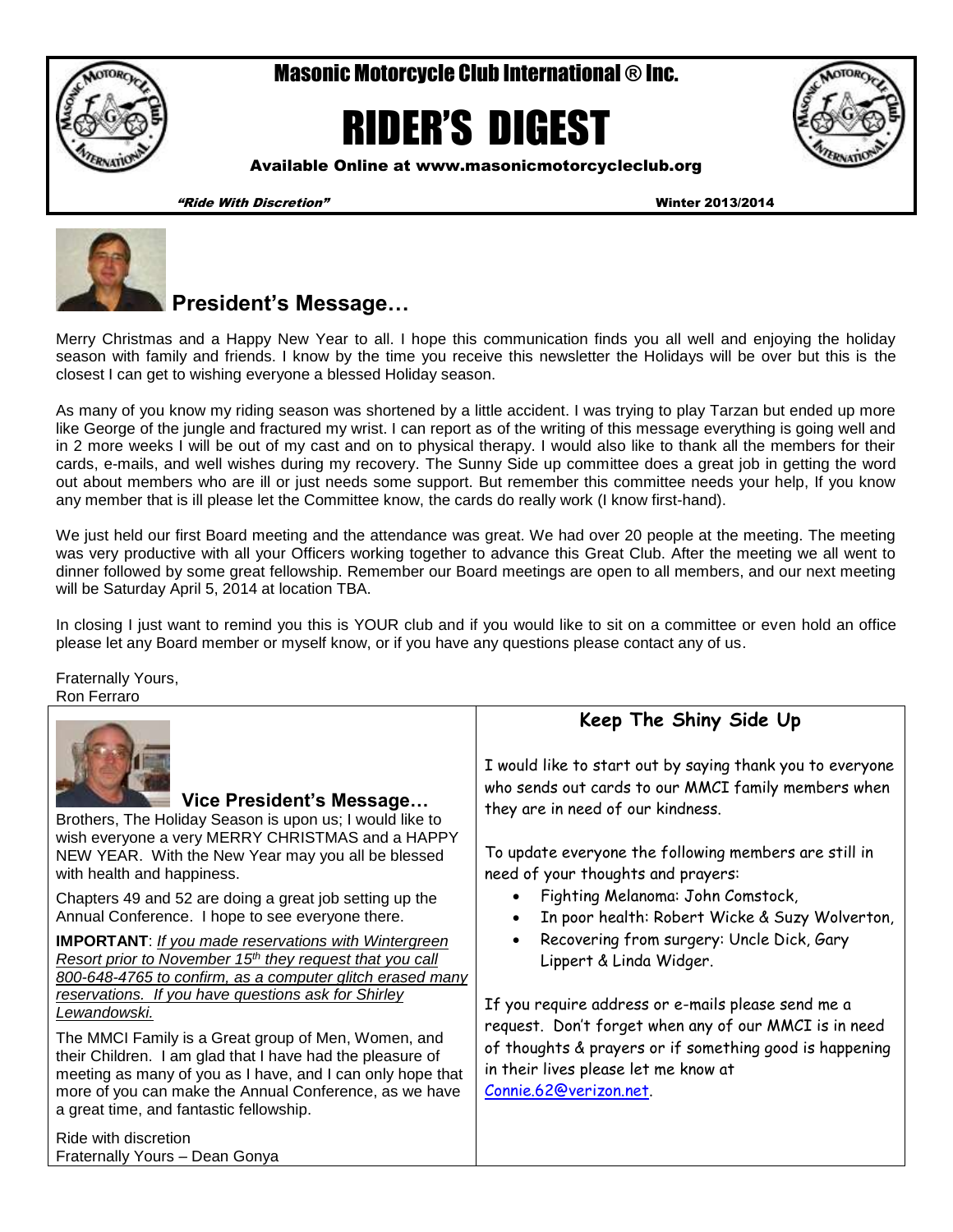#### **MMCI Executive Board Meeting November 9, 2013 at the Quality Inn, Apalachin NY**

President Ron Ferraro called the meeting to order at 4:30 PM. All International Officers were present, with the exception of Honorary Trustee Ken White and Lifetime Trustee Rich Kovac. Chapters attending were: 1, 3, 8, 12, 14, 15, 24, & 25. The minutes of the annual meeting held on August 15<sup>th</sup>, 2013 were approved as published in the Fall 2013 Rider's Digest. Officers Reports:

- President Thank you for the well wishes, cards, and flowers.
- Vice President Enjoy the holidays; Conference planning is going very well
- **Secretary** 
	- $\circ$  New Chapter CH 53, Stevensville, Montana approved via an e-mail vote of the Board.
	- o Dues not paid CH 31, NY; CH 50, PA
	- o CH 8 135 members; 31 in arrears
	- $\circ$  Current Membership = 627; 56 in arrears
- Treasurer
	- $\circ$  Report attached. Will be talking to bank regarding options to move some funds out of checking.
	- $\circ$  Working with Doug to ensure website payments are sent/automatically paid.
- Trustees (Randy Headdings 6 year, Gary Lippert 4 year, Gordy Aune Jr. 2 year)
- o Nothing to report, but thank you for the cards for Bonnie's father (Randy)

#### Committee Reports:

- The following Committees had no reports to present By-Laws (John VanKirk), Safety (Tom Boyle), Nominations (Don Crete), Audit (Gordy Rudd), Grievance (Neal Forbes), Positive Growth & Retention (Ken White)
- Finance (George Detweiler) Report attached. IRS EZ-990 will be filed timely.
- Membership (Kent Dorney) See Secretary's report
- Web Site (Doug Kelley) Issues with change over, costs became prohibitive. Doug is looking into other options that are more in-line with the Club's budget, as the original estimate has now grown to over \$5,000.
- Quartermaster (Cliff Wilson)
	- $\circ$  Sales for the quarter \$343.00, including conference sales. Inventory of club items is more than adequate.
	- $\circ$  Antenna flags minimum order of 50 @ \$3.90 each. Nylon, double-sided 4" x 6" flag, two color. A 6X9 flag may be more appropriate for flag posts.
	- $\circ$  Rings manufacturer is out of business, alternative manufacturer was offering at \$85.00 but there have been no requests. Board voted to remove the item from the website.
- Death Benefit (Dick Morse) No deaths this quarter. Committee Finances are in good shape
- Sunny Side Up (Connie Dorney) opened checking account with debit card at local credit union: \$1006.69 balance. 12 cards sent since convention, one flowers.
- Conference (Larry Herzog Jr.) Dean has been receiving regular reports from CH 49. Contract is signed with hotel, on-line, can reserve rooms as of right now.

Old Business

- Shinny Side Up program Program documentation underway.
- Future Convention Locations No proposals at this time for 2015 and beyond, but a group of the Board will look into the Harrison, Arkansas this spring as a potential location.
- New Business
- Life Membership (Emeritus) A proposal that an Honorary title to give to some members for lengthy service & membership to the club. Proposed requirements for the honorary title included that the Brother may be nominated by any member of the Club; would not have Board voting rights; minimum level of participation in the Club to include served 2 terms on the board, 10 years active membership, attended 10 conferences. Awardee may have no or reduced dues. Email suggestions to Ron or Kent. Goal is to have proposal ready for next convention
- Status on Chapter 50, PA Invitation for Board member attend a Chapter meeting has not been responded to.
- Next Exec. Board Meeting Date & Location: April 5<sup>th</sup>, 2014. Location TBD if no reasonable alternative location found, then meeting will be held in Apalachin, NY.

After the Closing Prayer the meeting was adjourned at 5:23 PM. Respectfully submitted, Kent A. Dorney, IS/PP.

## MMCI Riders Digest – Winter 2013/2014 2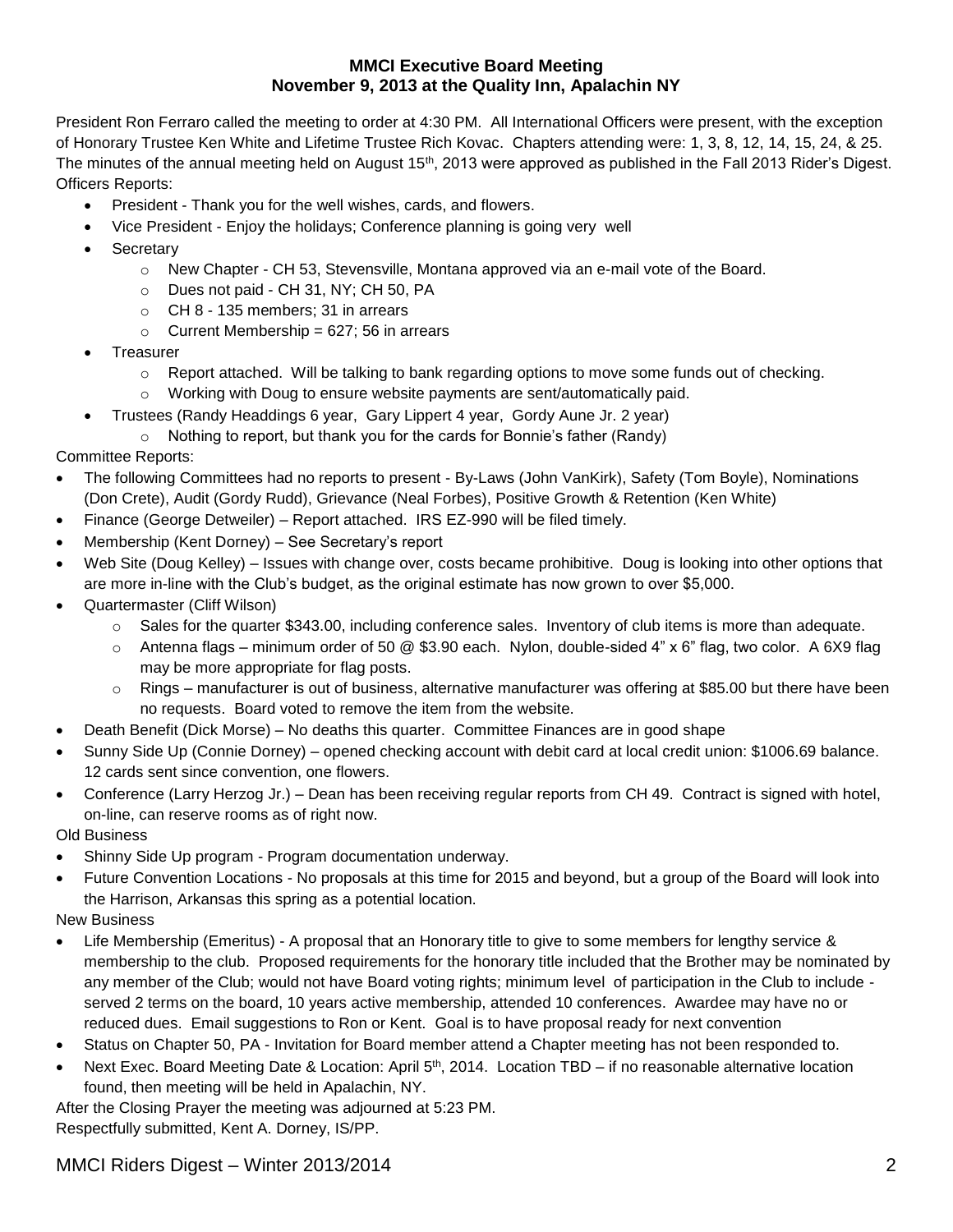#### **MASONIC MOTORCYCLE CLUB INTERNATIONAL ® INC. Executive Board, 2013 – 2015**

**President: Ronald Ferraro** 31087 Indian Mission Road Millsboro, DE 19966 302-947-4625 **[ronpferraro@yahoo.com](mailto:ronpferraro@yahoo.com)**

**Vice-president: Dean Gonya** 895 Park Avenue Lock Haven, PA 17745 570-769-3282 **[dirg46@yahoo.com](mailto:dirg46@yahoo.com)**

**Secretary: Kent Dorney, Past Pres.** 49 Simson Street Tonawanda, NY 14150-2312 716-694-1595 / Cell: 716-531-2312 **[Ch8MMCI@verizon.net](mailto:Ch8MMCI@verizon.net)**

**Treasurer: George Detweiler** 15173 Holleyside Drive Dumfries, VA 22025 703-670-2313

**[ghdetweiler@comcast.net](mailto:ghdetweiler@comcast.net)** 

**2 Year Trustee: Gordy Aune, Jr.** 2432 Pearson Parkway Brooklyn Park, MN 55444 763-585-1766 **[GRANDPAAUNE@aol.com](mailto:GRANDPAAUNE@aol.com)**

**4 Year Trustee: Gary Lippert** 81164 Duck Creek Rd. Berlin Center, OH 44401 330-565-1209 **[galipp@msn.com](mailto:galipp@msn.com)**

**6 Year Trustee: Randy Headdings** 473 Jackson Twp. Rd. Herdon, PA 17830 570-850-6327 **[wheelierider1@tds.net](mailto:wheelierider1@tds.net)**

**Elected Officers Appointed Committees**

**Audit:** Mark Dreyer (Chair), Gordy Rudd, Chris Alexander, John VanKirk

**By-laws:** John VanKirk (Chair); Kent Dorney, PP; Gary O'Neal, PP

**Death Benefit Fund:** Dick Morse (Chair), Kent Dorney, Dick Foxen (Sec-Treas), Neal Forbes, Jeff Kaplan, Cliff Wilson (Vice-chair/PP),

**Grievance:** Neal Forbes (Chair); Jeff Killian; Kent Dorney

**Finance:** George Detweiler (Chair); Kent Dorney, PP; Gordy Aune, Jr.

**Membership:** Kent Dorney (Chair/PP); Doug Kelley, PP

**Nominations:** Don Crete (Chair/PP); Ken White, PP; Dick Morse

**Positive Growth & Retention:** Ken White (Chair/PP), JohnVanKirk

**Quartermaster:** Cliff Wilson, PP

**Safety:** Tom Boyle (Chair); Cliff Wilson, PP; Robert Boss; Jeff Johnson

**Shiny Side Committee:** Connie Dorney (Chair), [\(Connie.62@verizon.net\)](mailto:Connie.62@verizon.net), Kim Crete, Bonnie Baker

**Website:** Doug Kelley (Chair/PP) [\(dougkelley@windstream.net\)](mailto:dougkelley@windstream.net)

**Honorary Trustee: Kenneth White, Past Pres.** 1621 Independence Ave North Golden Valley, MN 55427 612-202-9653 **[mmci24.1@gmail.com](mailto:mmci24.1@gmail.com)**

**Conference 2014:** Chapter 49 – Wisconsin Dells Larry Herzog, Jr (Chair); Joe Nemeth; Dan Roe; Ron Thompson; Dean Gonya (Vice-Chair) **International Chaplain:** Jeff Killian **Lifetime Trustees:** Doug Kelley, Richard Kovac, Richard Morse, Cliff Wilson

#### **The International Secretary's musings…**

#### **Riders Digest…**

We are always looking for articles, please let us know what your Chapter is doing. Change of address, articles and material for publication to: **[Ch8MMCI@verizon.net,](mailto:Ch8MMCI@verizon.net)** or mail to: 49 Simson Street, Tonawanda, NY 14150

#### **Dues are PAST DUE…**

The following Chapters have not paid their dues: **31 & 50.** Additionally there are several Chapter 8 members whose dues are now overdue. Please send your payments and Chapter forms into me as soon as possible.